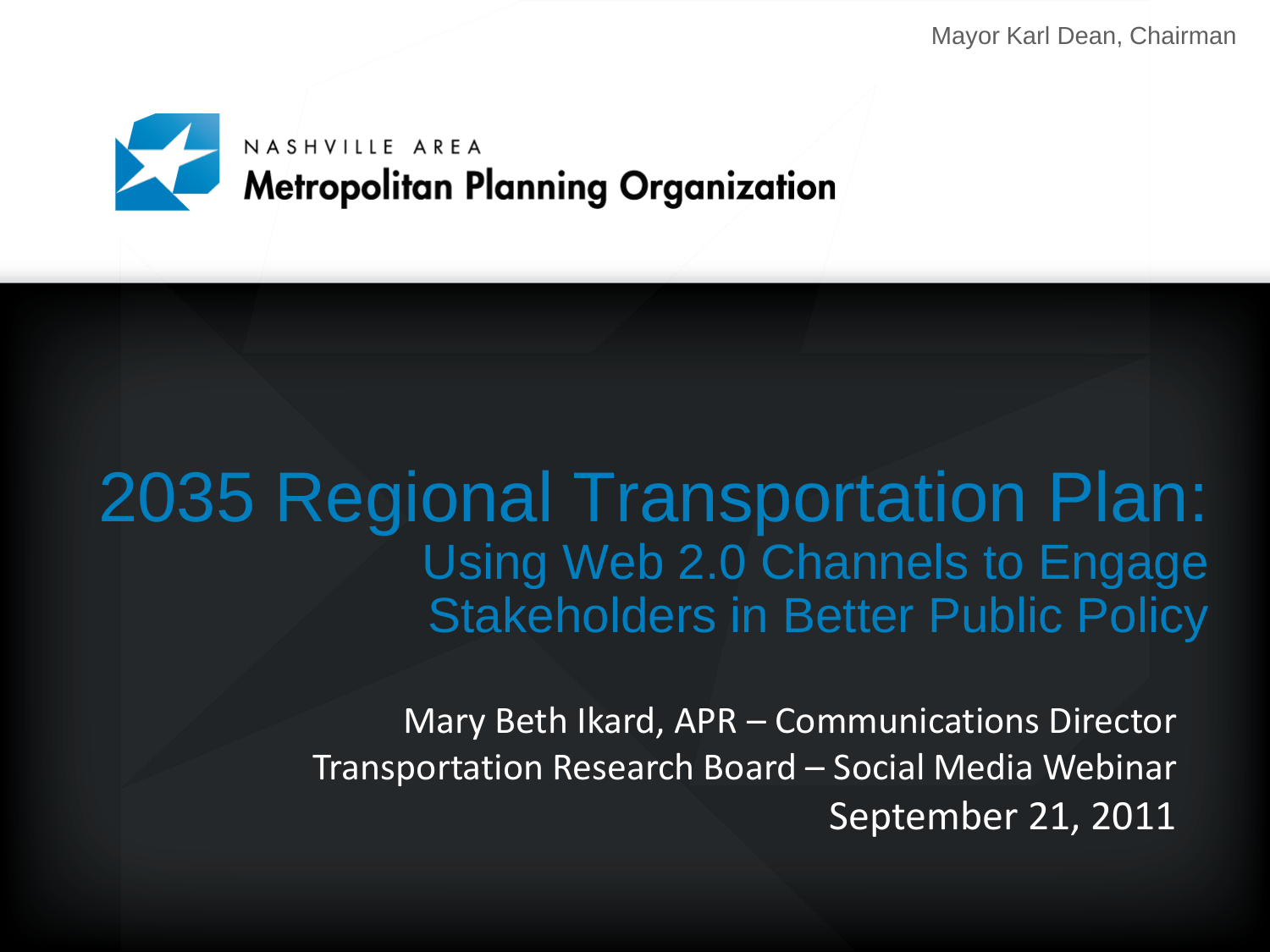### **Let's Be Real: Social Media ≠ Social Activism**

"Social networks are effective at increasing *participation*—by lessening the level of *motivation* that participation requires."

**Word-of-mouth marketing (WOMM):** One of the most credible forms of advertising because people *who don't stand to gain personally* by promoting something put their reputations on the line, *every time they make a recommendation.* Satisfied [or dissatisfied!] customers tell other people how much they like [or dislike!] a business, product, service, event.



#### ANNALS OF INNOVATION SMALL CHANGE

Why the revolution will not be tweeted. BY MALCOLM GLADWELL

OCTOBER 4, 2010

t four-thirty in the afternoon on Monday, February , 1960, four college students sat down at the lunch counter at the Woolworth's in downtown Greensboro, North Carolina. They were freshmen at North Carolina A & T., a black college a mile or so away.

"I'd like a cup of coffee, please," one of the four, Ezell Blair, said to the waitress.

"We don't serve Negroes here," she replied. The Woolworth's lunch counter was a long Lshaped bar that could seat sixty-six people, with a standup snack bar at one end. The seats were for whites. The snack bar was for blacks. Another employee, a black woman who worked at the steam table. approached the students and tried to warn them away.



Social media can't provide what social change has always required.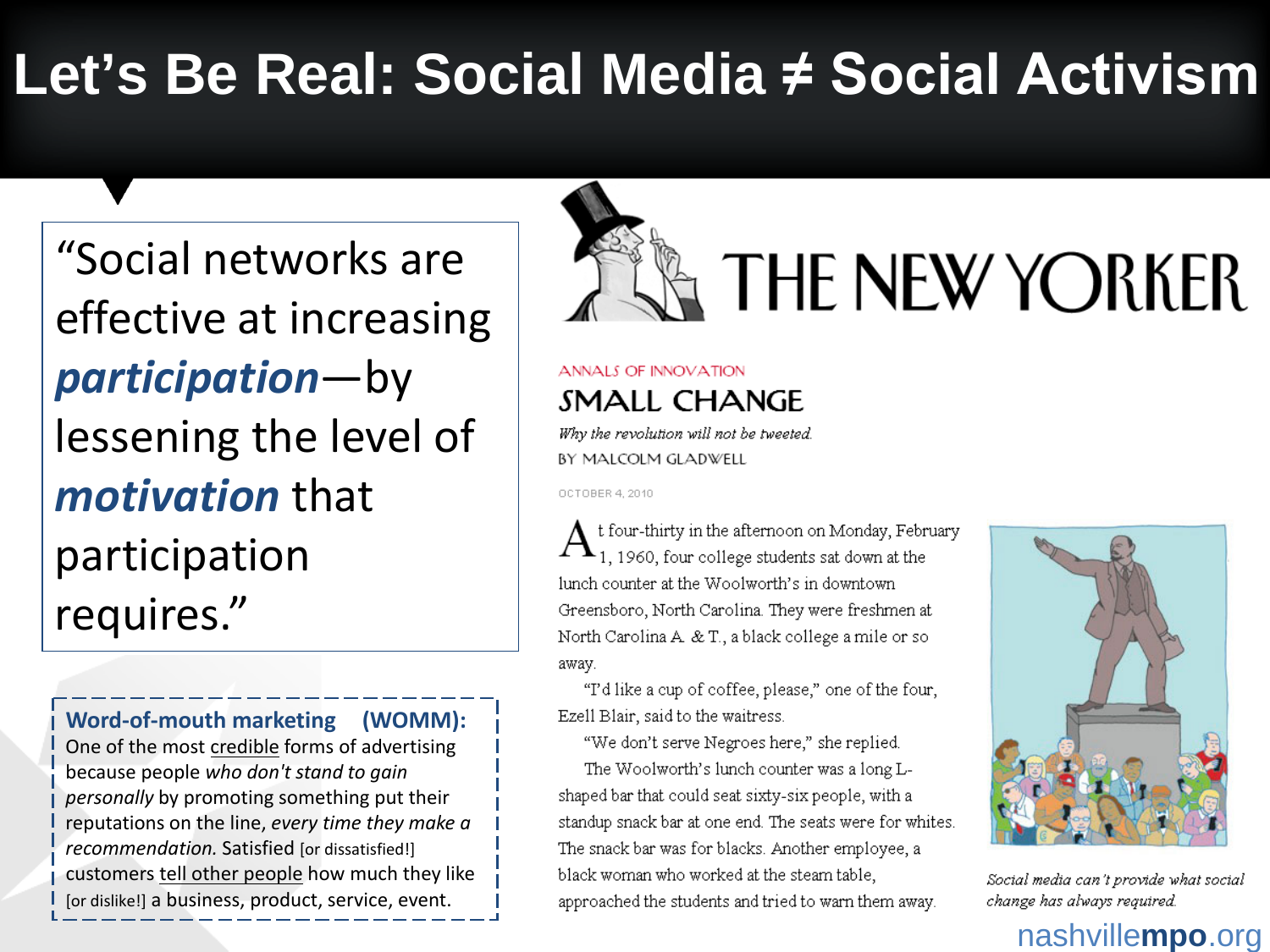### **Lay of the Land: Audience**

- **→ 65% of Americans consider themselves social media users**
- **→ 4 of 5 Internet users visit social networking site monthly**
- 77% users say they get their **news** from social media
- $\rightarrow$  facebook now 3rd biggest referral site for news articles
- **→ Online news readership grew 8.5% in 2010** 
	- And **fell** for local TV (-1.1%); network TV (-3.4%);

newspapers (-5%); cable TV (-11.4%); magazines (-12%)

- $\Rightarrow$  People now spend as much time on their mobile as they do reading newspapers or magazines *combined*.
- 250+ million people use facebook on a daily basis
	- nashville**mpo**.org  $\geq$  27% of Americans report looking at facebook while in the bathroom  $\odot$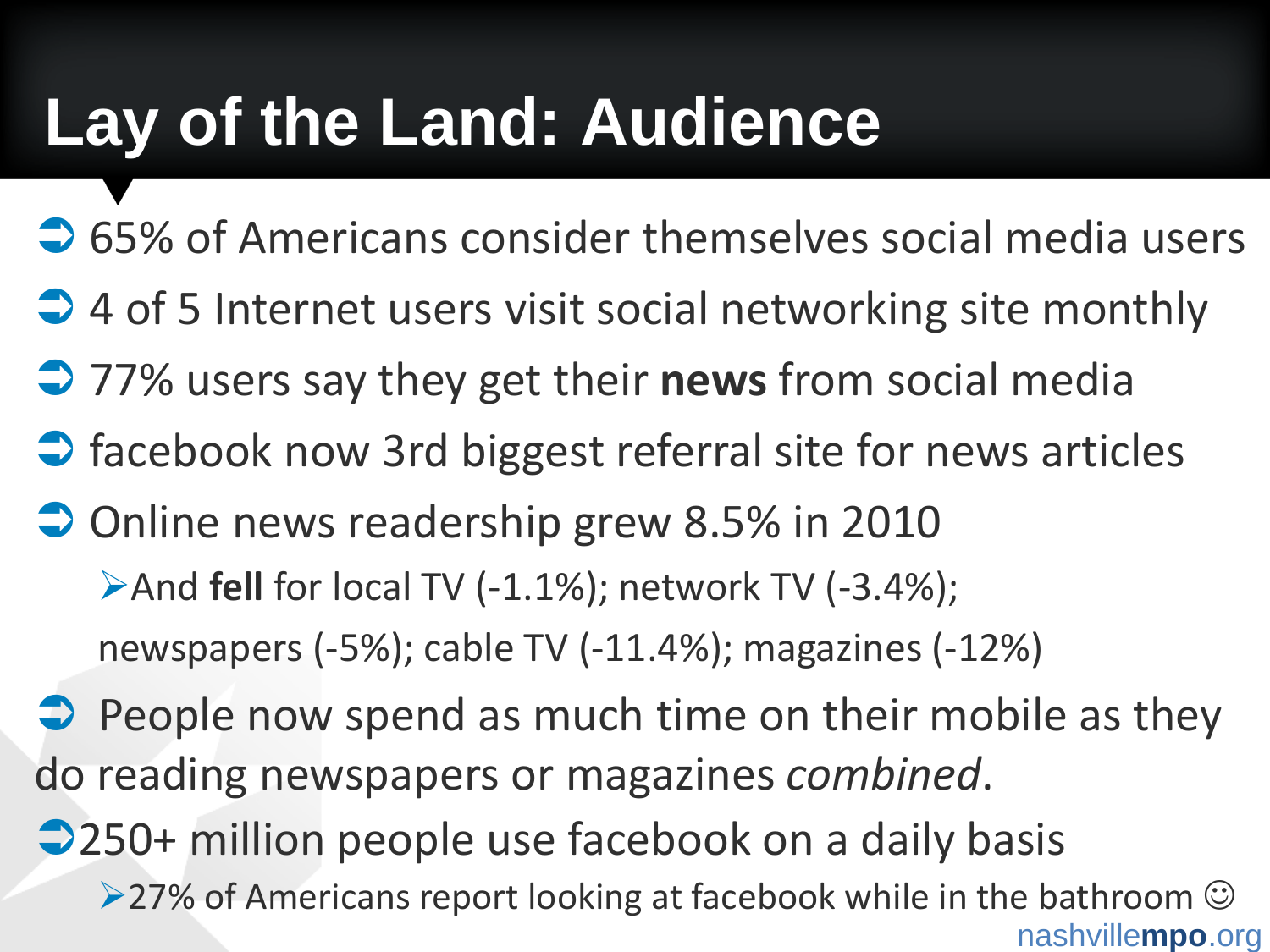## **Lay of the Land: Audience**

 $\bigcirc$  Journalists surveyed re: sources for story research: 65% turn to sites like Facebook/LinkedIn; 52% use microblogging sites (Twitter)

 83% of Americans now own *some* type of cell phone; 31% of Americans with cell service own a smart phone.

**► 62% of Americans are part of a wireless, mobile population** that participates in digital activities away from home or work.

**→**58% of people combine TV-viewing with other types of media.

 $\bigcirc$  50 million Tweets are issued daily (6,000 per second).

**→ 79% Fortune 100 companies using Twitter, FB, YouTube or a blog** 

 $\supset$  1 in 5 Internet users searched for political info, posted views about issues, or engaged in other civic activity on a social network

**→ GovTwit: 1,000 accounts listed with "State-Local" tag**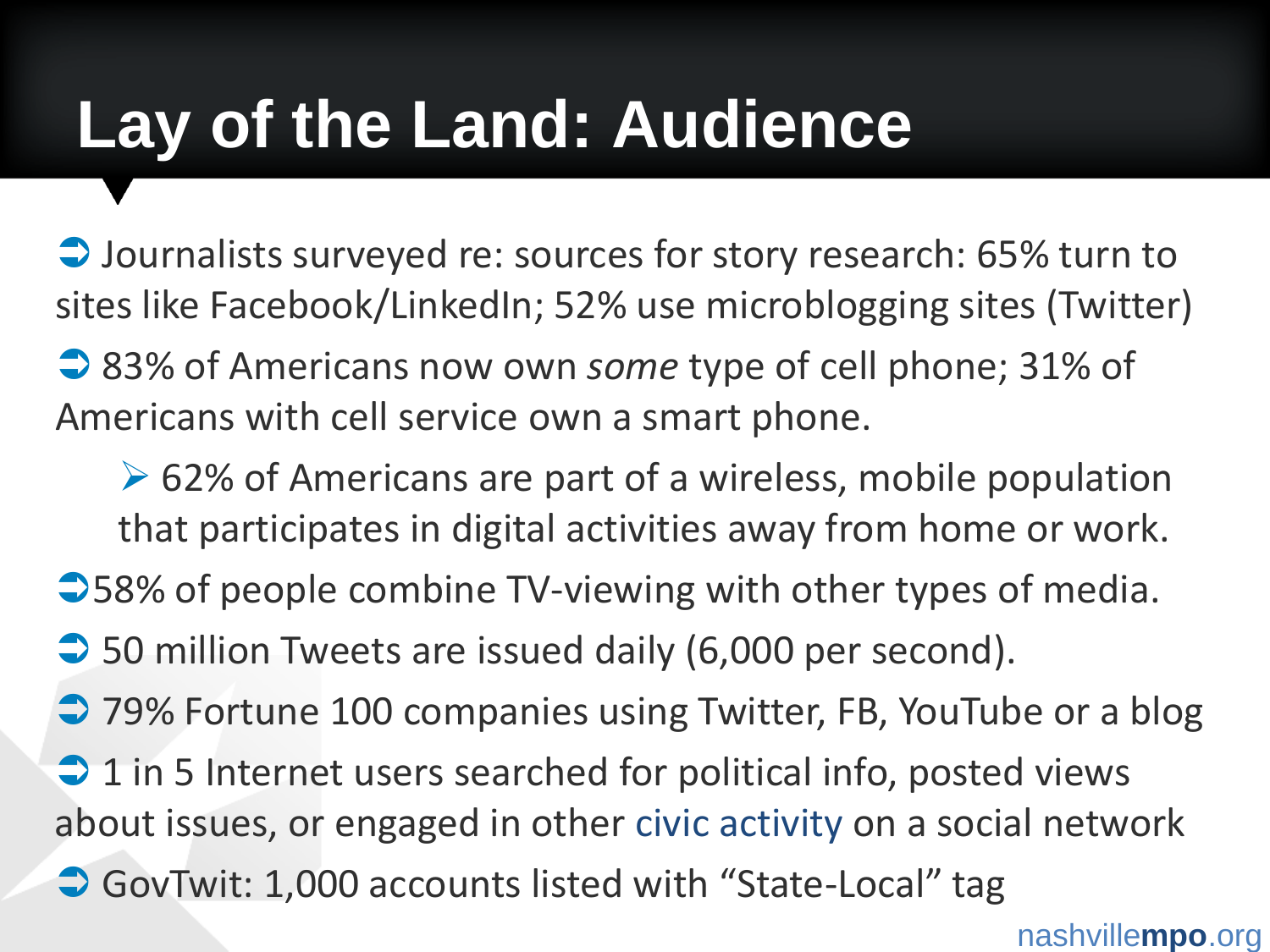

# Major Themes / Source Material - Shifting Middle Tennessee's Transportation Investment Strategy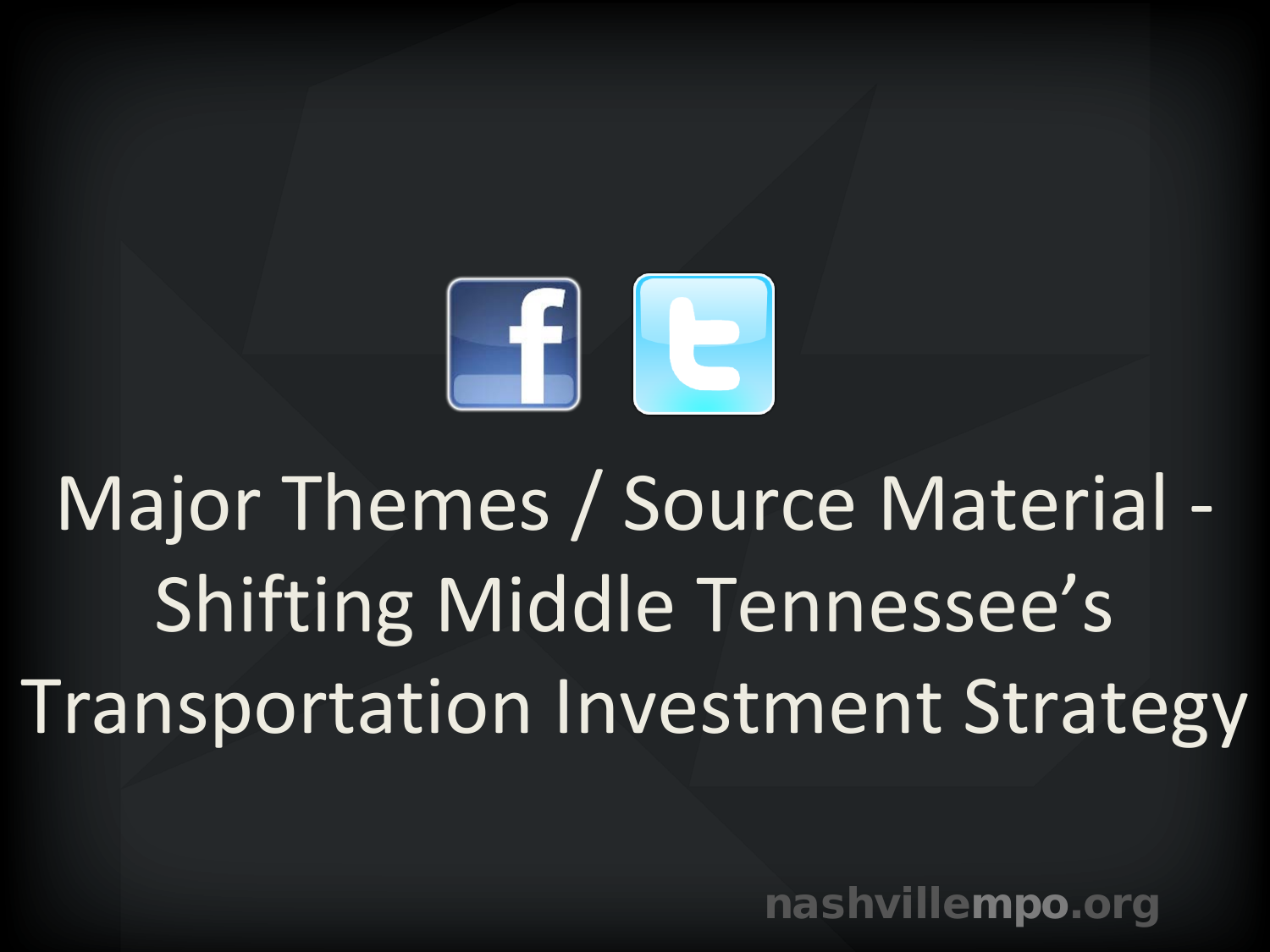### **Guiding Principles - 2035 Plan (brand)**

**Livability** – Enhance quality-of-life by supporting initiatives that increase opportunities for affordable housing, education, jobs, recreation, and civic involvement without increasing the burden on citizens to enjoy their community.

 "**Livability means** being able to take your kids to school, go to work, see a doctor, drop by the grocery or Post Office, go out to dinner and a movie, and play with your kids at the park - all without having to get in your car." ~Sec. Ray LaHood

**Sustainability** – Support growth/prosperity without sacrificing health, environment, natural & socio-cultural resources, or financial stability of this or future generations.

**Prosperity** – Contribute to continued economic well-being of greater-Nashville by investing in transportation solutions that increase access to education, jobs, & amenities, reduce the cost of living & doing business, and attract new investment to the region.

**Diversity** – Recognize the multitude of needs, variety of perspectives & backgrounds of the people that live+work in greater-Nashville, by promoting a range of transportation choices, designed with sensitivity to the desired context.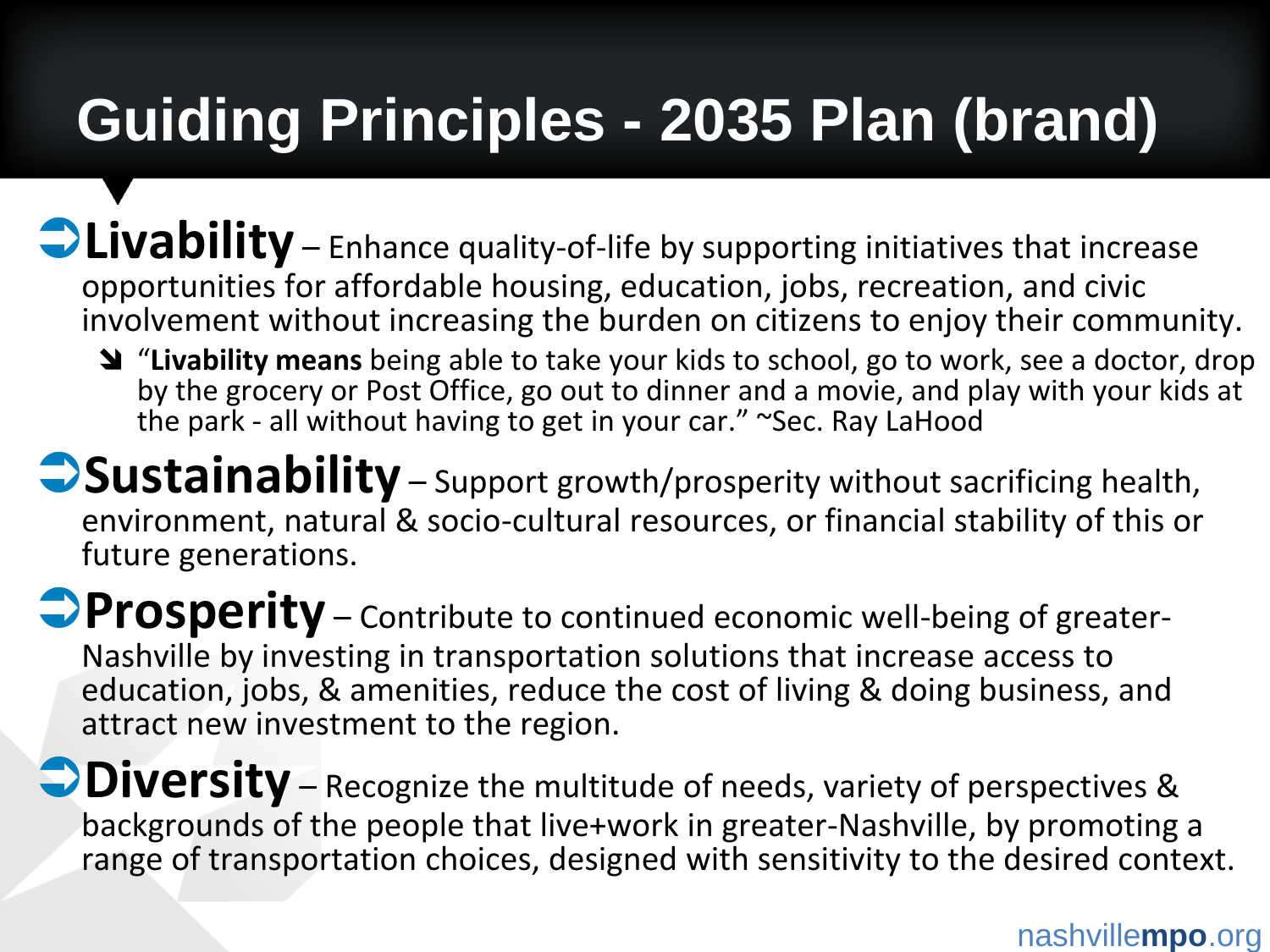### **Regional Goals – 2035 Plan (brand)**

- **Maintain** & **Preserve** the Efficiency, Safety, & Security of the Region's **Existing** Transportation **Infrastructure ("Fix-it-First")**;
- Manage Congestion to **Keep People** and **Goods Moving**;
- **Encourage Quality Growth** & **Sustainable Development** Practices;
- **Protect** the Region's **Health** & **Environment**;
- **Support** the **Economic Competitiveness** of Greater-Nashville;
- **Offer** Meaningful Transportation **Choices** for a Diverse Population (major trends: Boomers & Gen Y, increased ethnic diversity);
- **Encourage Regional Coordination**, Cooperation, Decision-Making;
- **Practice** Thoughtful, Transparent **Financial Stewardship** by Ensuring Transportation Improvements meet Regional Goals.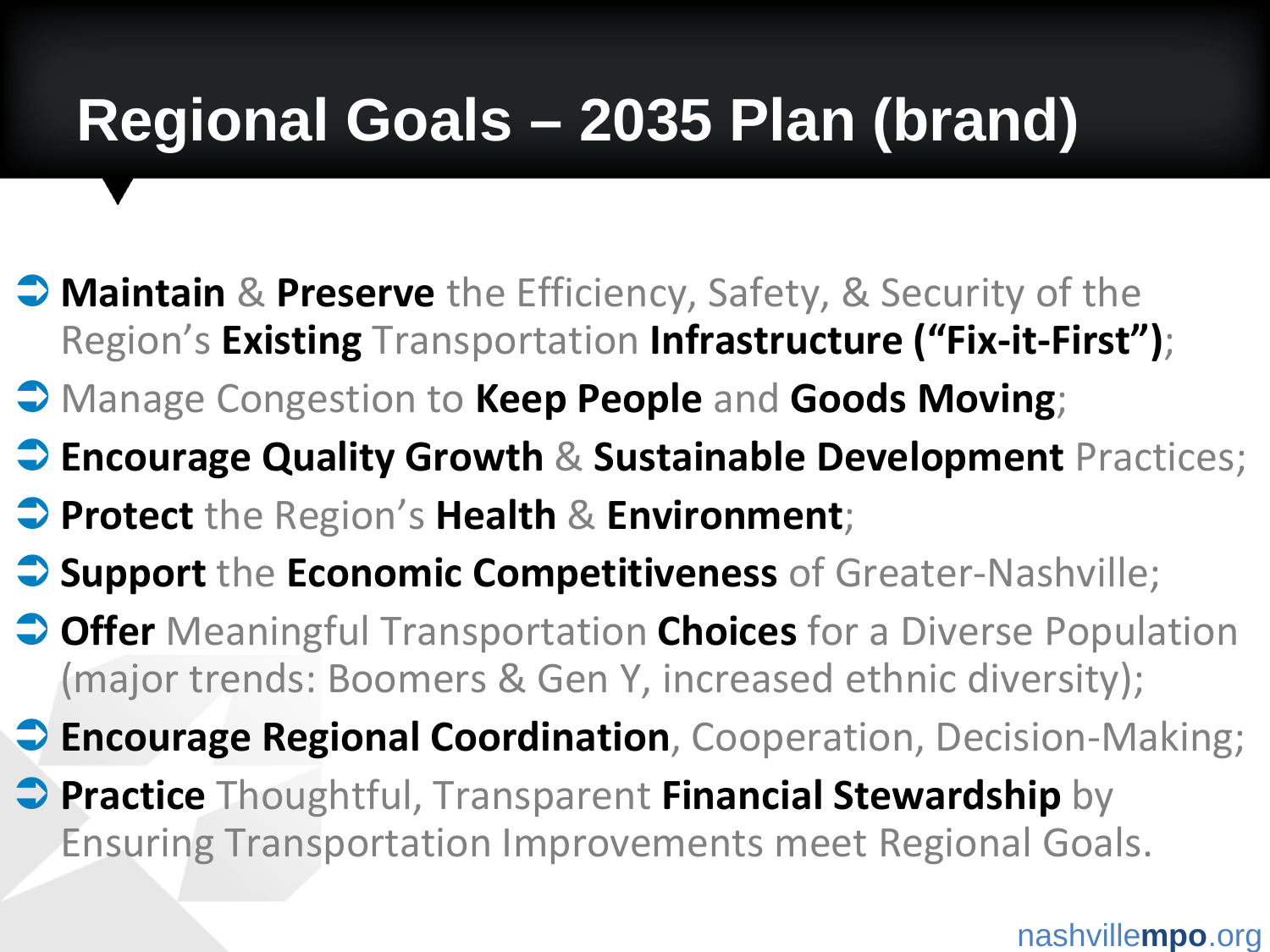## Three Major Policy Initiatives



# A Bold, New Vision for Mass Transit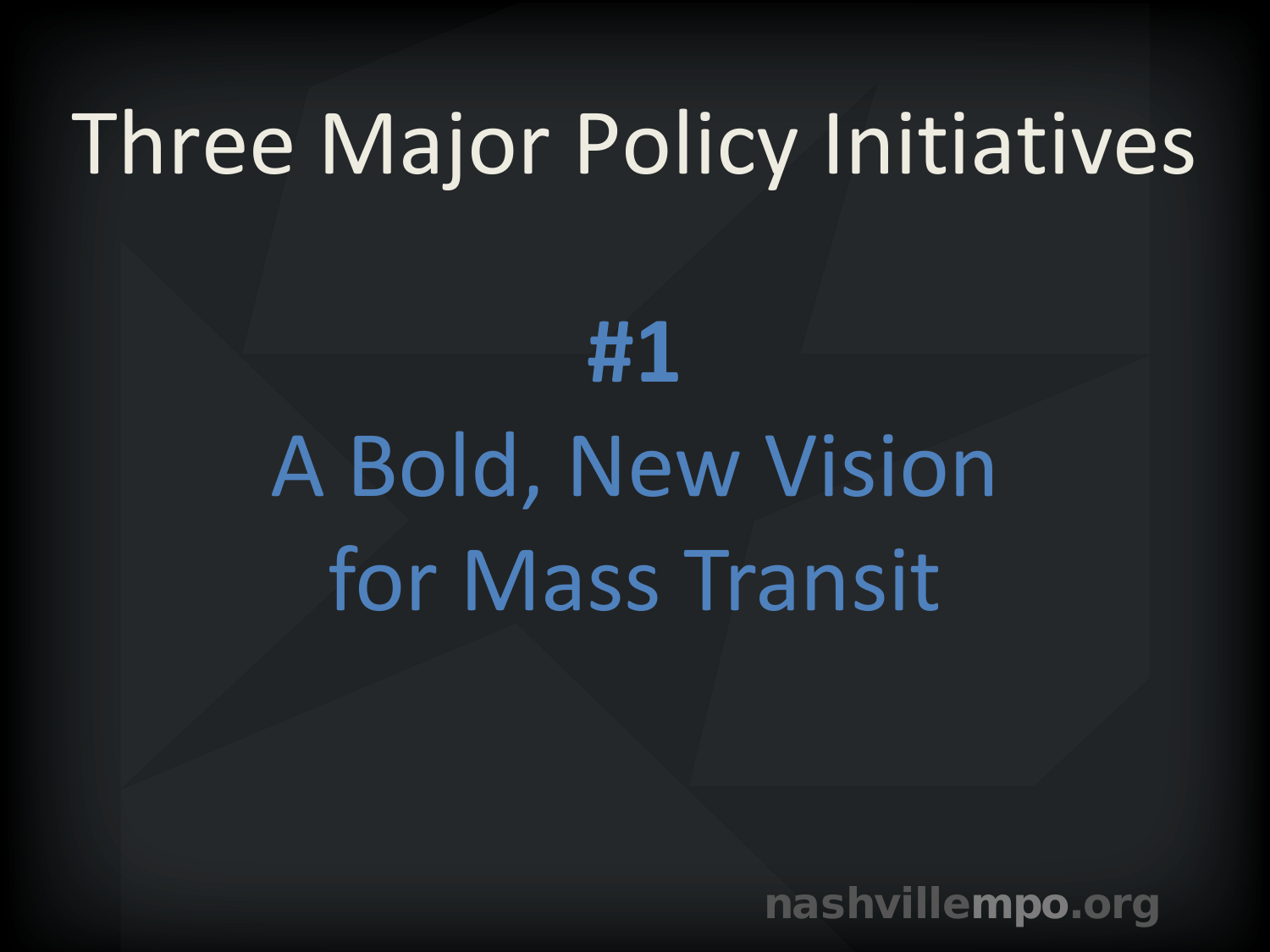## Three Major Policy Initiatives



Support for Active Transportation & Walkable Communities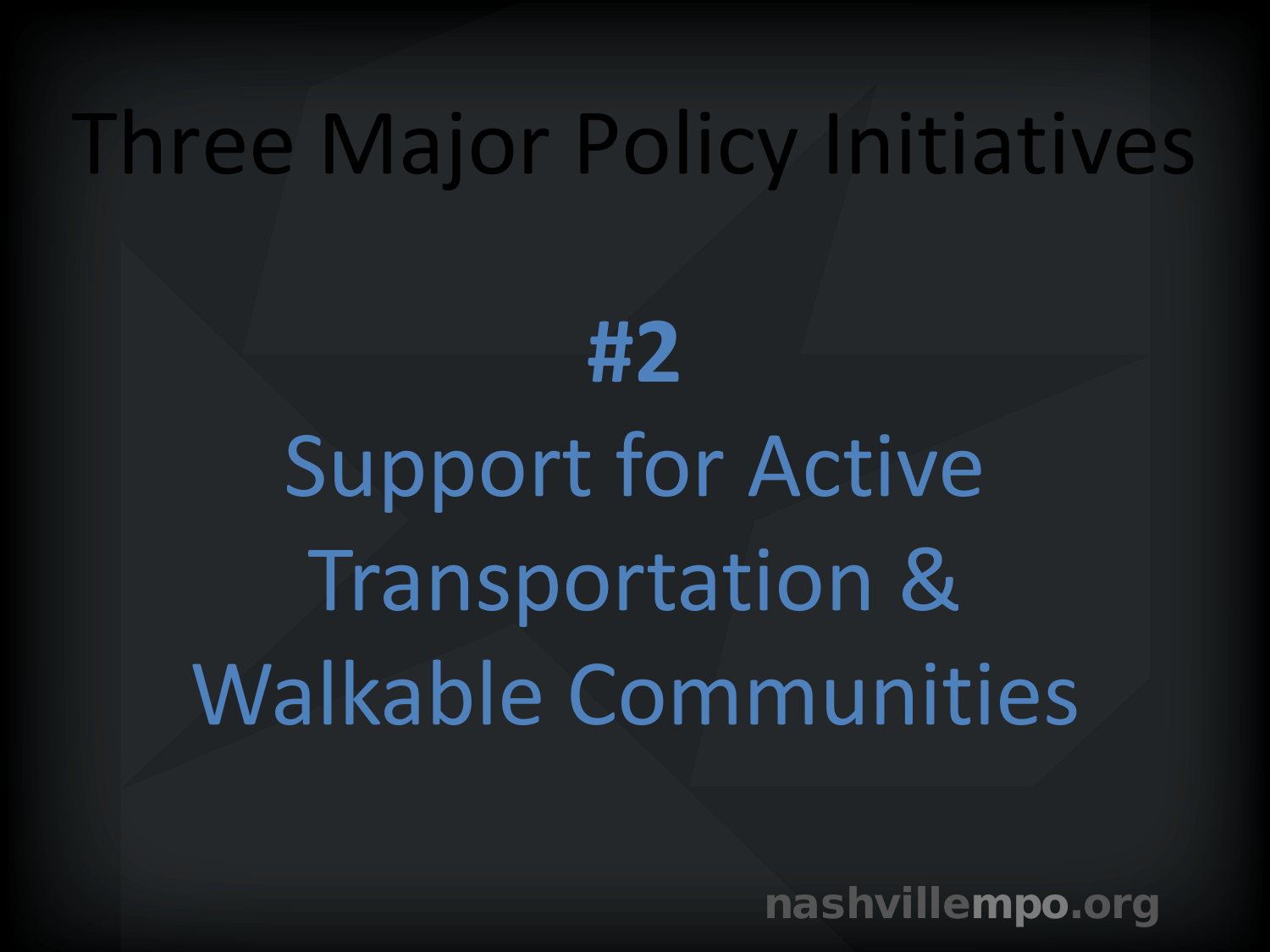## Three Major Policy Initiatives



Preservation & Enhancement of Strategic Roadways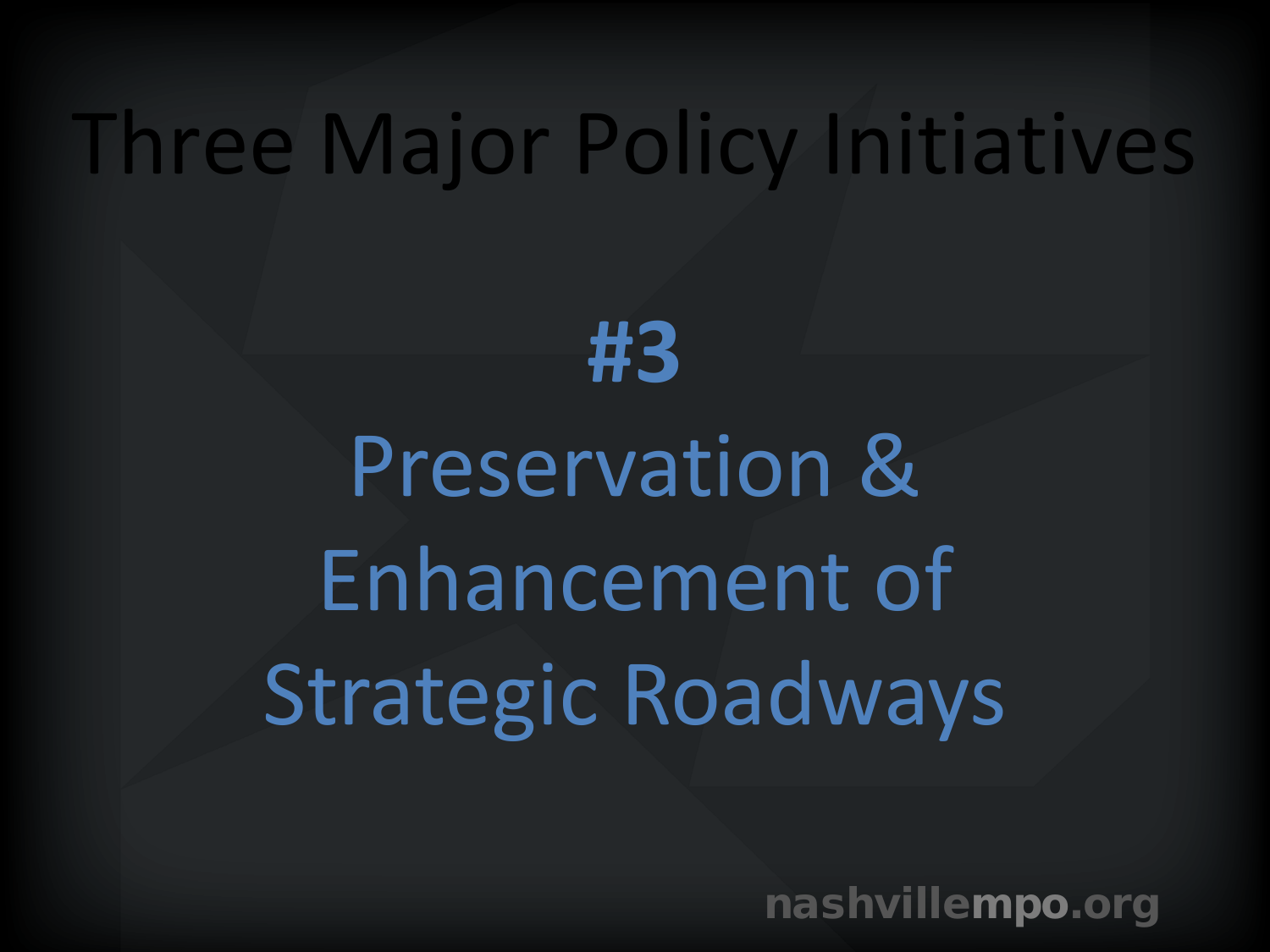### **NashvilleMPO.org/Stay\_Involved**



Public Participation Plan, Web 2.0 Policy, Upcoming Meetings Calendar, Current Work Program

Twitter feed window: @NashvilleMPO & its most relevant partner orgs (Walk/Bike Nashville, Clean Air Partnership of Mid TN, Transit Now Nashville, Smart Growth America)

Involvement options, Web 2.0 channel thumbnails appear on every page throughout site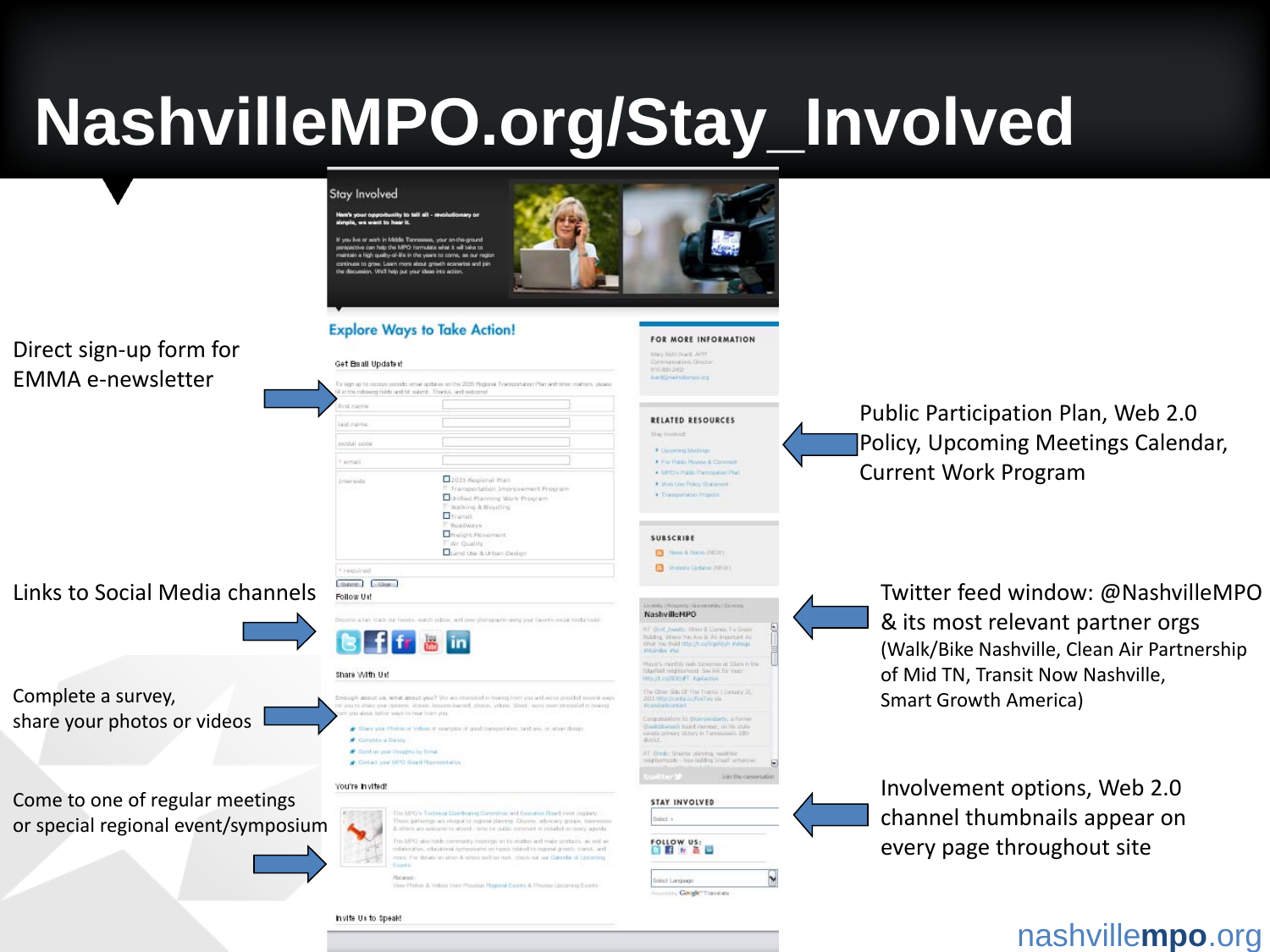## **facebook.com/NashvilleMPO**



Luker

ion

1. Think Broad

Filters

- 2. Don't be a Bore
- 3. Permission to Get Wonky
- 4. Tell people you're on FB!

#### 5. Tag organizations/people

(…Use facebook "**as** Nashville Area MPO")

6. Web 2.0 Policy

(http://SocialMediaGovernance.com/policies.php)



downright gross: in 2009, 3.9 billion gallons of fuel were wasted--equal to 130

New report quantifies just how much a car commute crushes your

The Texas Transportation Institute at Texas A&M University has released its annual Urban Mobility Report, which includes data on how much time, money, and mental health urban-area car commuters lose to congestion every year. Spoiler alert: Car commuting is expensive, crazy-making, and bad for the en-

Nashville Area MPO "Cars are a leading cause of climate change. Your feet

Nashville Area MPO More information on the RTA vote from this morning.

Nashville, TN News - View Daily Local Business News, Resources & more in

legislation for regional dedicated ftransit1 funding- http://hit.ly/egNgrX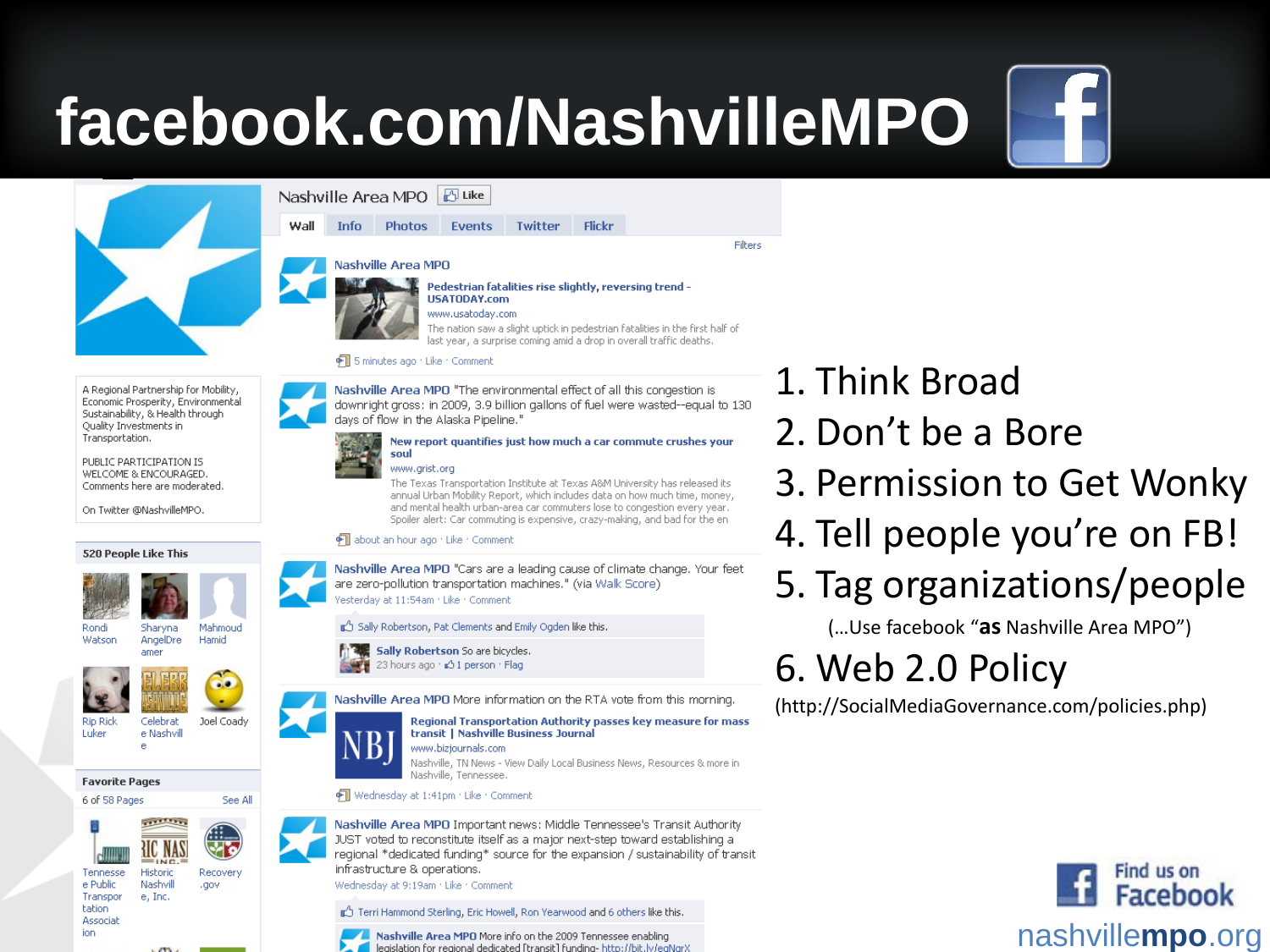## **Twitter.com/NashvilleMPO**



ASHVILLE AREA **Metropolitan Planning Organizati**  @USATODAY: Pedestrian fatalities rise while overall traffic fatalities decline. What do you think is goin' on? http://usat.ly/gzBE6J

19 minutes ago via web

RT @UrbanLandInst New Report: Buses Are America's Fastest Growing Transportation Mode http://bit.lv/dGrgat #transit 2:00 PM Jan 20th via web

**Bulgrist** The U.S. has as many as eight parking spaces per car. http://bit.lv/fE06wQ @mims reports

12:34 PM Jan 19th via TweetDeck Retweeted by NashvilleMPO and 15 others

"Cars are a leading cause of #climate change. Your feet are zeropollution transportation machines." via @walkscore 1:55 PM Jan 20th via web

@nashvillebiz on reconstitution of @MiddleTN\_RTA as next-step toward dedicated funding for regional #transit - http://bit.lv/g4XHvv 3:44 PM Jan 19th via web

@MiddleTN\_RTA JUST voted to reconstitute itself as major nextstep toward establishing dedicated funding 4 #transit ops http://bit.ly/eqNqrX 11:23 AM Jan 19th via web

Tell urbandata Since 1960s: US vehicle miles traveled per capital have tripled, #obesity rate has increased from 14% to 35% #publichealth via @NashvilleMPO

1:21 PM Jan 18th via HootSuite Retweeted by NashvilleMPO and 15 others

Ed transportdata @NashvilleMPO is giving webinar talk on how #publichealth can be incorporated into #urbanpolicy around #transit, active transport. 1:17 PM Jan 18th via HootSuite

Name Nashville Area MPO Location Greater Nashville, TN Web http://NashvilleM. Bio A Regional Partnership for Mobility, Economic Prosperity, & Environmental Sustainability through Quality Investments in Transportation, Public Input Encouraged.

| 732                                               | 597<br>following followers listed | 64 |  |
|---------------------------------------------------|-----------------------------------|----|--|
| <b>Tweets</b>                                     |                                   |    |  |
| <b>Favorites</b>                                  |                                   |    |  |
| l ists<br>@NashvilleMPO/nashville-mj<br>-partners |                                   |    |  |
| View all                                          |                                   |    |  |
|                                                   |                                   |    |  |



RSS feed of VashvilleMPO's tweets

1. Listen First 2. Identity matters 3. Who's tweeting? 4. Stroke egos 5. BREAKING NEWS

- 6. Accessible +
	- authority =  $Trust$
- 7. Timely & Active

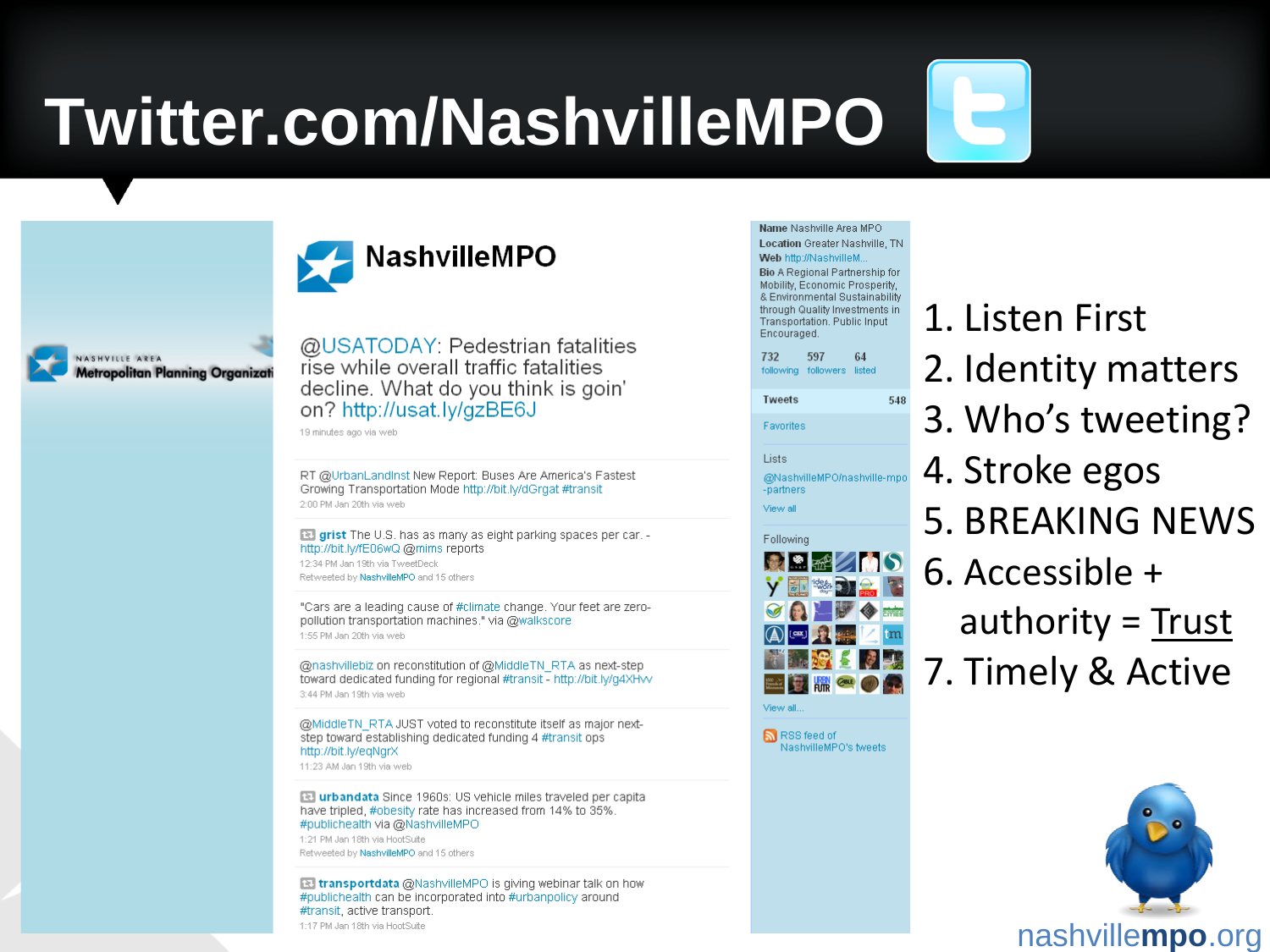## **Follow & Be Followed**

#### **Who's Following Us?** (Focus on *Quality, Not Quantity*)

- **Partners/Advocates**: @WalkBikeNash, @transitnownash, @RWJF\_PubHealth, @NCDC, @uscensusbureau, @aashtospeaks, @AARP\_TN, @T4America
- **Media**: @tennessean, @nashvillebiz, individual reporters (@tnmetro, @joeygarrison)
- **For-profit/non-profit**: @Gresham\_Smith, @NashHCC, @TheKeyAlliance, @graylinetn
- **Industry experts**: @urbandata, @EngagingCities, @StrongTowns
- **Bloggers**: @nashvillest, @Kleinheider, @Urban\_Planning
- **Transport enthusiasts/programs**: @ebikespace, @ridetowork2011
- **Local events & arts/culture**: @ENashBeerFest, @nutcrackernash
- **Public sector & political**: elected officials, MPOs & other planning, transit ops, DOTs, federal agencies, our members

If you're relevant to our business / major policy initiatives, or you're a Nashville-area "Influencer," **WE. FOLLOW. BACK.**

**Loves:** @grist, @urbanophile, @UrbanLandInst, @transpr, @CompleteStreets, @planetizen, @BikePortland, @RayLaHood, @America2050, @StreetsblogNet, @NextAmCity, @ttpolitic